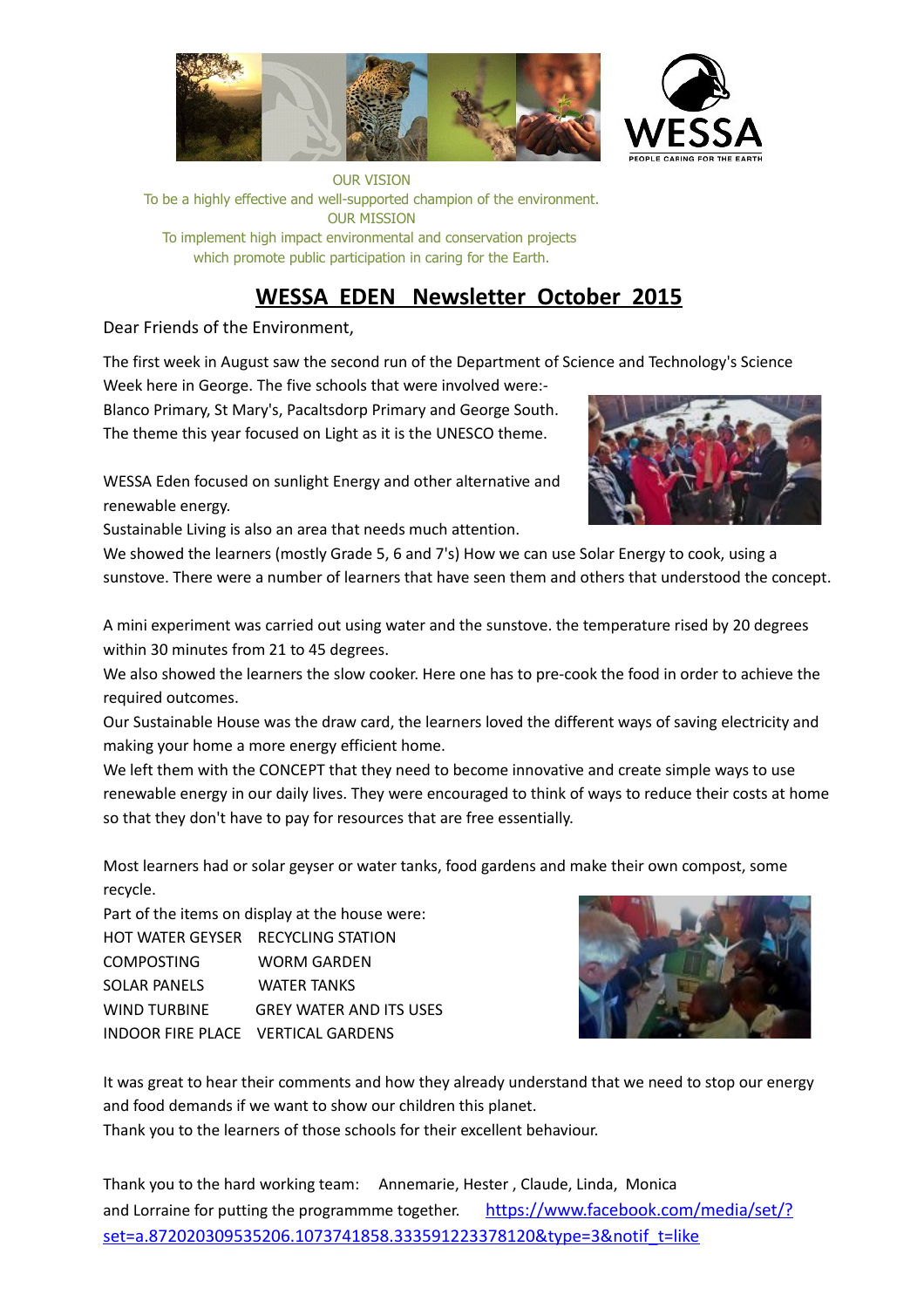# Ken Gie kindly compiled this report on

*"The WESSA outing to Pietersrivier Nature Reserve (29 August) finally kicked off after it was cancelled due to inclement weather in July. Determined to make it happen, Annemarie Gebhardt rallied everyone to "Just do it" (compliments to Nike) despite the fact that the weather was still dicey at the end of August.*



*Our first stop was at Katot Meyer's Rondekop camp where 22 indigenous trees had been planted in the shape of an ox wagon wheel. The wood from these trees had inherent qualities and were used in the manufacture of ox wagons, the flexible Assegaai wood for the wheel spokes, strong iron wood for the chassis and "disselboom", etc.*

*Plans changed as it kept drizzling and we skipped the visit to Burchell's bust and his trail and headed for the "lapa" at Ingo Wennerman's trout farm. During our DIY lunch Lynne Thomson had us spellbound by the adventures of William Burchell who was known as a polymath – someone who knows a lot about many things. This remarkable man traveled 7000 km in 4 years covering the Western, Southern and Northern Cape to satisfy his curiosity about geology, astrology, botany, sociology and as an accomplished writer and artist, meticulously recorded all his discoveries and observations which later ended up in 3 (?) volumes of books and 60,000 specimens of plants and animals were shipped to England.*

*Ingo, as chairman of the Middle Keurbooms Conservancy, explained how he, Katot Meyer and Jimmy Zondagh had been relentless in their effort to eradicate invasive plants and trees in the conservancy and that Black Wattle were not the only problem, but pine trees which grow on inaccessible mountain slopes and ridges by their seeds being carried by birds.*

*He warned that we were on the brink of ecological destruction due to bad farming methods, lack of political will by the authorities and the lack of concern by individuals. Those who care should spread awareness of the dilemma we are in and what it holds for future generations. We should stop trying to own everything as we are merely short term residents on the planet and there is no planet B out there. We are all children of nature and every human, animal and plant makes up one huge living organism being dependent on each other for our very survival.*

*We all went our separate ways with much to think about and wondering if we are still capable of saving what is left of our fragile natural environment. What I personally wondered about was the driving skills of Annemarie who handled the mud and furrows in the road so superbly and what her position could be in the Dakar Rally!"*

Compiler's comment: Well done all those brave souls who participated despite the weather !

# **International Coastal Clean Up September 2015**

The WESSA Committee invited all and sundry to join us at Suiderkruis Beach, Great Brak on Saturday, 19<sup>th</sup> September. Over 20 children from Holy Cross Primary School brought their parents along. A group of Brownies & Guides from George and several families of Aurecon staff enjoyed a busy morning on the beach. Cllr Cliffe Baymen of Ward 14 (Great Brak) and some families from Mossel Bay also joined us. The 2 hours spent on the beach, dunes and estuary brought large quantities of rubbish – mostly associated with food and drink - to the collection point.





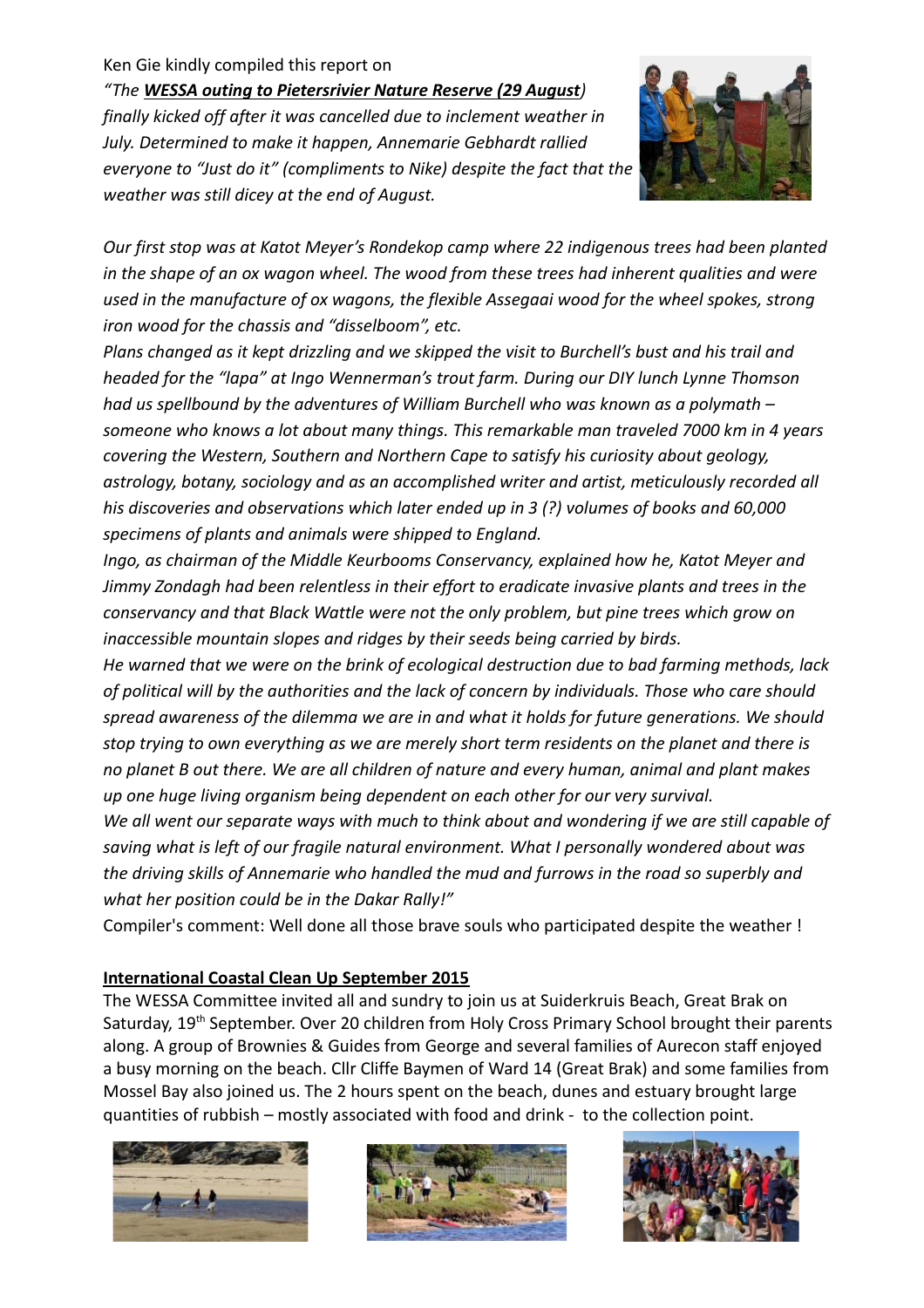# **WESSA proudly presents WESSA proudly presents**



 **Repeat of Noetzie Conservancy - October 31st** This second tour has been scheduled owing to the massive demand....and there are just 6 spaces left ! Contact Annemarie Gebhardt:- 044 870 0086 or [angebhar@telkomsa.net](mailto:angebhar@telkomsa.net) urgently if you wish to participate.

## **George Open Gardens Day – 7 November**

Make a note in your diary – more details next Newsletter. For those who visited our just-started conversion to fynbos last year ...come and see what it looks like now! [www.facebook.com/GardenRouteGardens](http://www.facebook.com/GardenRouteGardens)



## **Kammanassie Geology Tour – 28 November**

Our geologists are champing at the bit for another geology tour– and many of our readers too! So we are off on the Kammanassie Circuit again. An all day, self-drive guided tour starting in de Rust and.

Three expert geologists, **Paul Rixom, Peter Ginn and Colin Ralston** will lead a small groups of about 20 participants. A full daytrip, commencing in de Rust, the route basically circumnavigates the Kammanassie Mountains which lie between the Swartberg to the north and the Outeniqaus to the south moving east towards Uniondale, south to the Langkloof and ending just before Herold. It is definitely a case of roadside-geology, mostly driving with stops at geological features en route.



The book that inspired this tour "die ooervlakte - primordial plains Little Karoo" compiled by Louise Heckl & Leon Nell . Enjoy a preview at the following blogspot – especially the photos that Paul Rixom took<http://dieoervlakteprimordialplains.blogspot.com/>

This and all other activities organised by the WESSA George/Sedgefield Branch is only possible thanks to the energies of volunteers who give generously of their time and knowledge to raise funds for Environmental Education and Awareness.

Obligatory Donation for this tour:

R 100 for WESSA members (students and pensioners too),

R120 for non-members is for our Enviro & Education Fund. The geologists only receive petrol expenses – they contribute their time and expertise at no charge.

Bookings now open...... [wessageorge@isat.co.za](mailto:wessageorge@isat.co.za)

As always on these tours, lifts will be arranged to fill vehicles with passengers obviously sharing petrol costs. **Bookings essential** along with info whether you can offer a lift or require one, where is your home suburb and phone contacts (to facilitate lifts)! Participants will receive detailed route instructions.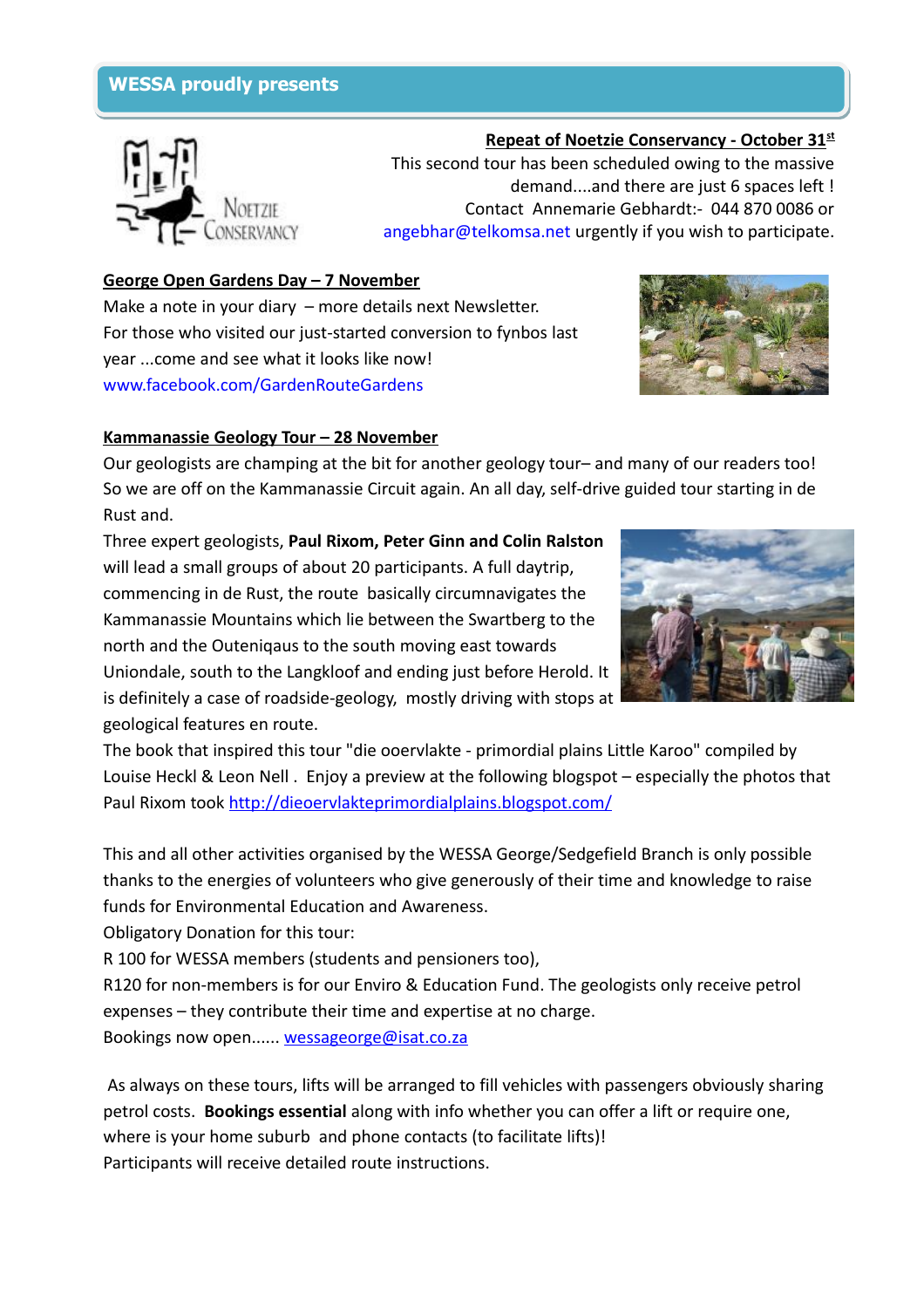#### **The Garden Route Biosphere Reserve Public Presentation**

#### **took place early in August.**

Herewith attached is the documentation for the application to UNESCO MAB to have the Garden Route Area declared a Biosphere Reserve. This will also eventually lead to increasing a large corridor of great importance, The Baviaans. Please read through the slides and see what its about.

#### An appeal from the organisers:-

" *As promised, attached is a pdf version of the presentation. As mentioned, we need to 'spread the word' far and wide and if there are any groups of people who you know of who may benefit from the presentation, we would be happy to set this up. Alternatively, feel free to share the presentation information far and wide. We will also be including articles in the local media, etc.*



*The next round of meetings will take the form of mapping workshops and we will be in contact with dates, venues, times, etc for this.*

*Please don't forget that we need letters of support to submit with our application to UNESCO MAB. These do need to be signed and we need two originals for this.*

*Feel free to contact us with any queries. Onwards ...... Kind regards Julie, Mary Jane, Simon, Vernon and Londeka"*

Julie Carlisle Garden Route Biosphere Reserve [ecovive@mweb.co.za](mailto:ecovive@mweb.co.za) 044 535 0064 or 044 535 9258 or 082 322 2209 [www.facebook.com/pages/Garden-Route-Biosphere-Reserve](http://www.facebook.com/pages/Garden-Route-Biosphere-Reserve) www.grbr.org.za

# **Garden Route BOTANICAL GARDENS Garden Route BOTANICAL GARDENS**

#### **Spring Indigenous Plant Sale**

#### **2nd ( 08-16h00 )& 3rd ( 08-14h00 ) October 2015**

**Plant sale:** It is that time of year again when the Garden Route Botanical Garden gears up for a *fantastic Spring Indigenous Plant Sale*. This year you will have the pleasure of buying plants from a variety of participating nurseries and various other interesting stalls.

Indigenous plants such as succulents, aloes, bulbs, medicinal plants, culinary herbs, shrubs, trees, proteas, ericas, restios, annuals, perennials, flowers, potting soil, manure and early bird specials will be available in abundance. Furthermore, expert gardening advice will be available along with all your gardening needs.



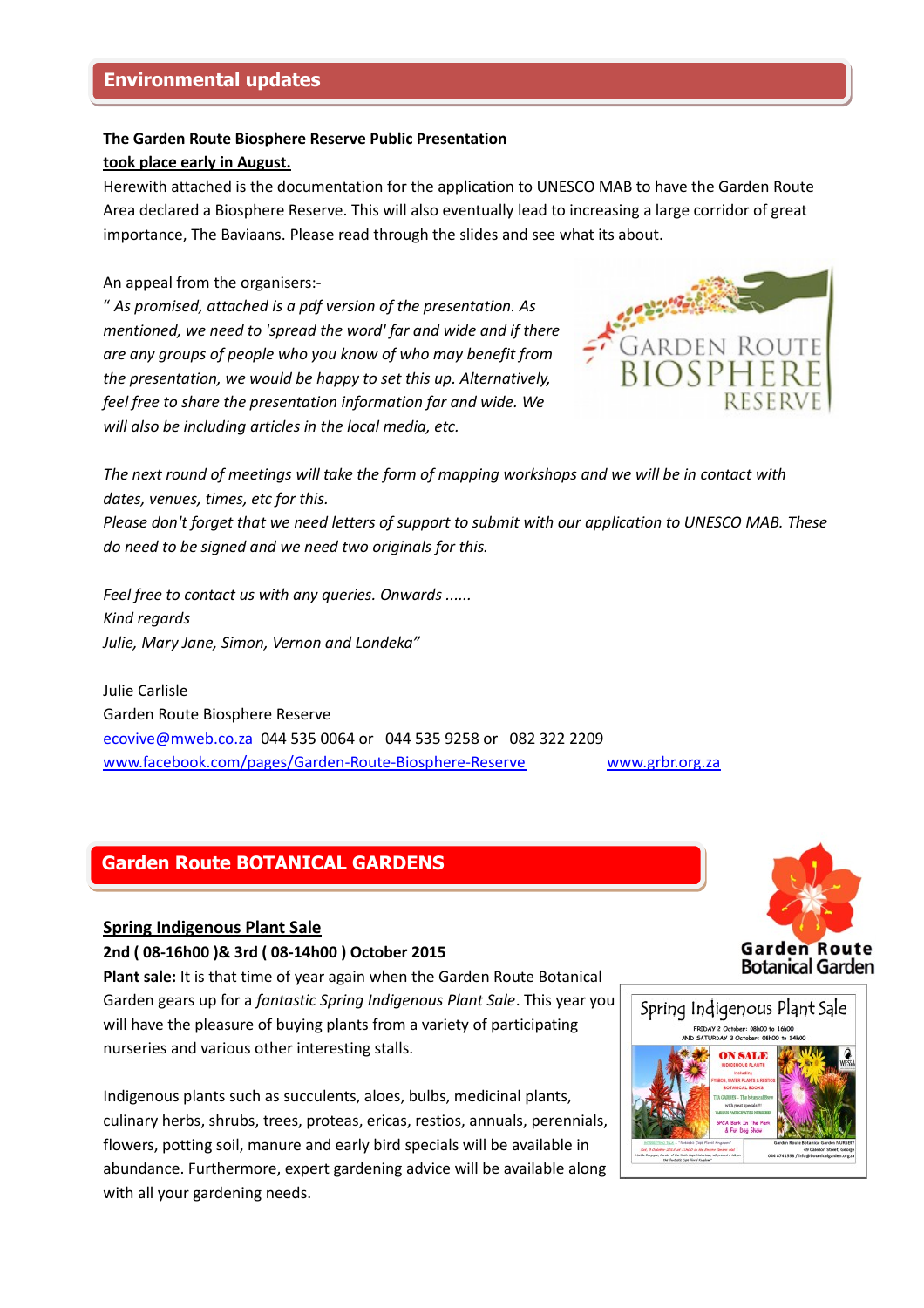### **3 October 2015 AT 11h00 - "FANTASTIC CAPE FLORAL KINGDOM"**

**Priscilla Burgoyne,** Curator of the Southern Cape Herbarium, will be giving an interesting presentation **TEA TIME TALK** in the Environmental Centre Hall (49 Caledon Road, George.). **Cost: FREE, but donations to the Botanical Gardens will be accepted.**



#### **Environmental and Science Centre Building Underway**

The building officially started on Monday, 14th September 2015. The Garden Route Botanical Garden looks forward to exciting times ahead.

**The Botanical Brew** Completely secure and shadowed under a giant Cape Fig Tree, the Botanical Brew Tea Garden boasts a spectacular view of the mountains. Come and eniov a delicious snack and a cup of freshly brewed Coffee, and let the children play in the playground. Family fun for all.

Tuesday to Friday from 09:00 to 16h00, Saturdays and 08:30 - 16:00 Sunday and Public Holidays 10:00 - 15:00.

For more information about Botanical Brew, please call Zelide (Zee) Breedt on 079 212 6582 / email: [thebotanicalbrew@gmail.com](mailto:thebotanicalbrew@gmail.com)

# kos en fynbos

It is time for the Summer Competition again which will from now on be called the Summer Festival. There are currently more or less 600 gardens in and around George More or less 60 gardens per area will participate in the festival of which  $\pm$  30 of these gardens will be new gardens.

The new gardeners are very enthusiastic to get going but we need more seeds, seedlings and implements to help them to start their gardens. These gardens should be established as soon as possible as it is planting season at the moment.

Keep your eye on the George Herald for full coverage. (Photo courtesy of Alida de Beer, George Herald)

If you wish to get involved contact Hester Greef :-  $hegreeff(\omega gmail.com)$ 

GEORGE NEWS FLASH - **The George Herald, in cooperation with Kos en Fynbos,** is bringing our community a double page centre spread this week ( 1 Oct.) packed with invaluable information for growing your own food, all at a glance.

There are lists of summer and winter vegetables, fruit and nut trees that should be part of any food garden, and plants that attract birds and bees, as well as illustrated instructions for making compost and creating a no-dig garden (quickest, easiest and best for the soil).

It also includes charts for companion planting and planting with the moon phases,

and much, much more.

An enormous effort has gone into this by the collaborators Monica Vaccaro from the Landmark Foundation and Anthonie du Toit from the NMMU.

Lisa Oudejans, George Herald designer has captured it all creatively in her design of

the pages that can be laminated and hung on the wall of every keen gardener's home or garden shed as a handy reference and educational guide.





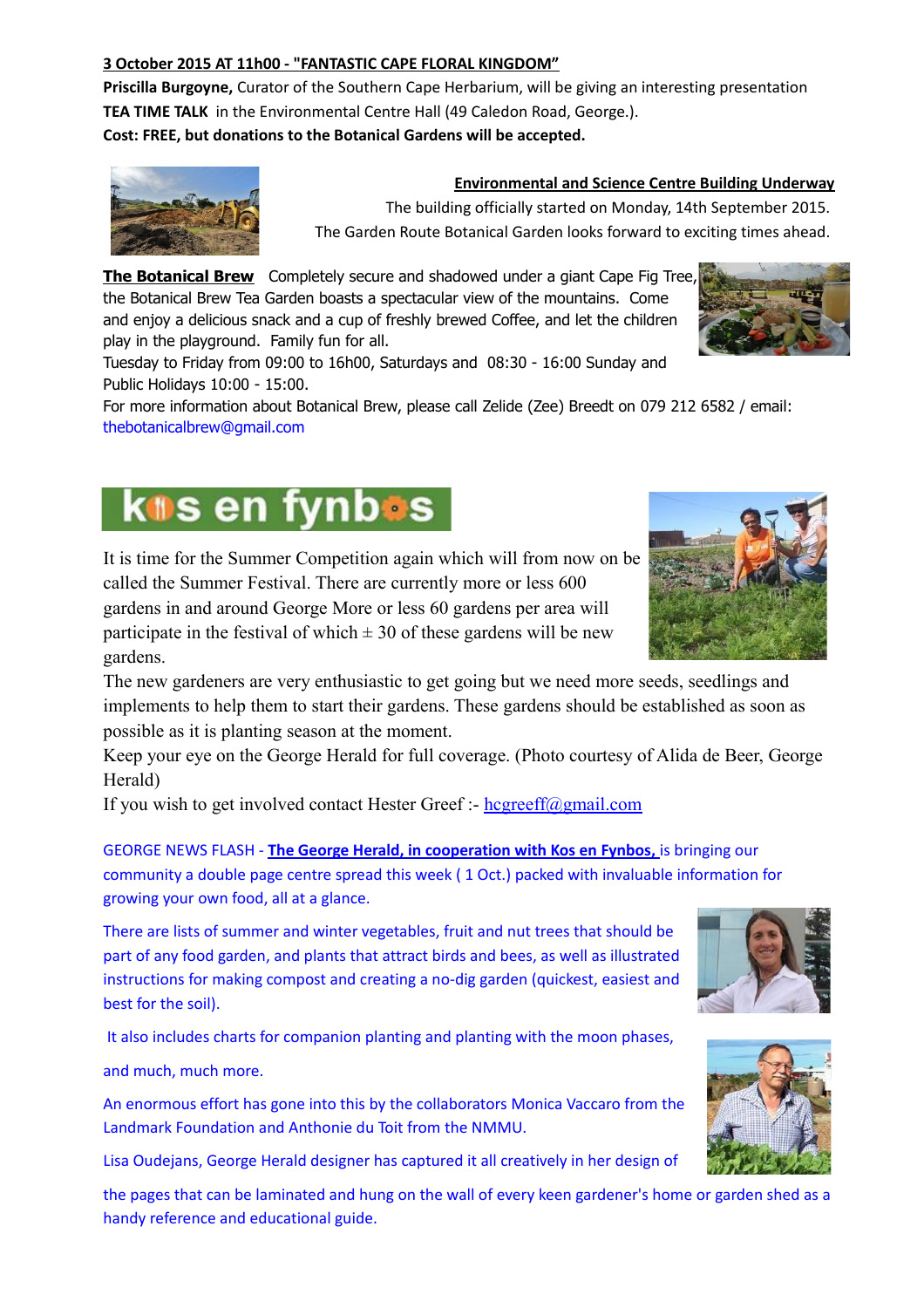#### **Wednesday 28 October: U3A General Meeting: Judy Dixon:** *" Extremophiles":*

10:00 = Tea, 10:30 = Meeting starts, ends at 12h00 at Emmaüs, Hope Street, George. "Extremophiles" are organisms with the ability to thrive in extreme environments such as hydrothermal vents.

Since they live in "extreme environments" (under high pressure and temperature), they can tell us under which range of conditions life is possible. The unique enzymes used by these organisms enable these organisms to function in such forbidding environments. These creatures hold great promise for genetically based medications and industrial chemicals and processes. It's important to note that these organisms are 'extreme' only from a human perspective. While oxygen, for example, is a necessity for life as we know it, some organisms flourish in environments with no oxygen at all.

Contact Sue: 044 877 1180. Non-U3A members R10.

# **Interesting websites Interesting websites**



**Spring Alive** is an international project to encourage children's interest in nature and the conservation of migratory birds and to get them to take action for birds and other wildlife as well as to participate in spring alive events organized by BirdLife Partners.



By posting their first sightings of Barn Swallow, White Stork, Common Cuckoo, Common Swift, and European Bee-eater on the www.springalive.net website, children from Europe, Central Asia and Africa create a real-time map of the incredible journeys these birds take every year.

Spring Alive brings together children, their teachers and families to record their first sightings of five easily-recognised migratory birds: Barn Swallow, White Stork, Common Cuckoo, Common Swift, and European Bee-eater.

By posting their records on the Spring Alive website, they help create a real-time map of the gradual arrival of spring.

Each year, spring begins with a few scattered early sightings in warm countries, which are displayed as patches of pale orange on the Spring Alive map.

Over the next few months, as more sightings flood in, the colour spreads and deepens, until all the countries where these birds breed are a rich, glowing red.

Spring Alive began in 2006 as a European project, which soon spread to Central Asia. In 2010, Spring Alive was extended to Africa, where from September onwards children look out for the return of the same five species from their breeding grounds in Europe and Asia.

Creating the map is one of the core activities. But Spring Alive involves lots more indoor and outdoor events, to engage children, schools and the wider community in the conservation of migratory birds, and to encourage them to support their national BirdLife Partners.

Spring Alive is organised by OTOP, the BirdLife Partner in Poland, on behalf of the BirdLife Partnership. Wildlife groups, teachers and others who would like to become more involved in Spring Alive should contact the International Manager, Karolina Kalinowska, at karolina.kalinowska@otop.org.pl. <http://www.springalive.net/en-za>